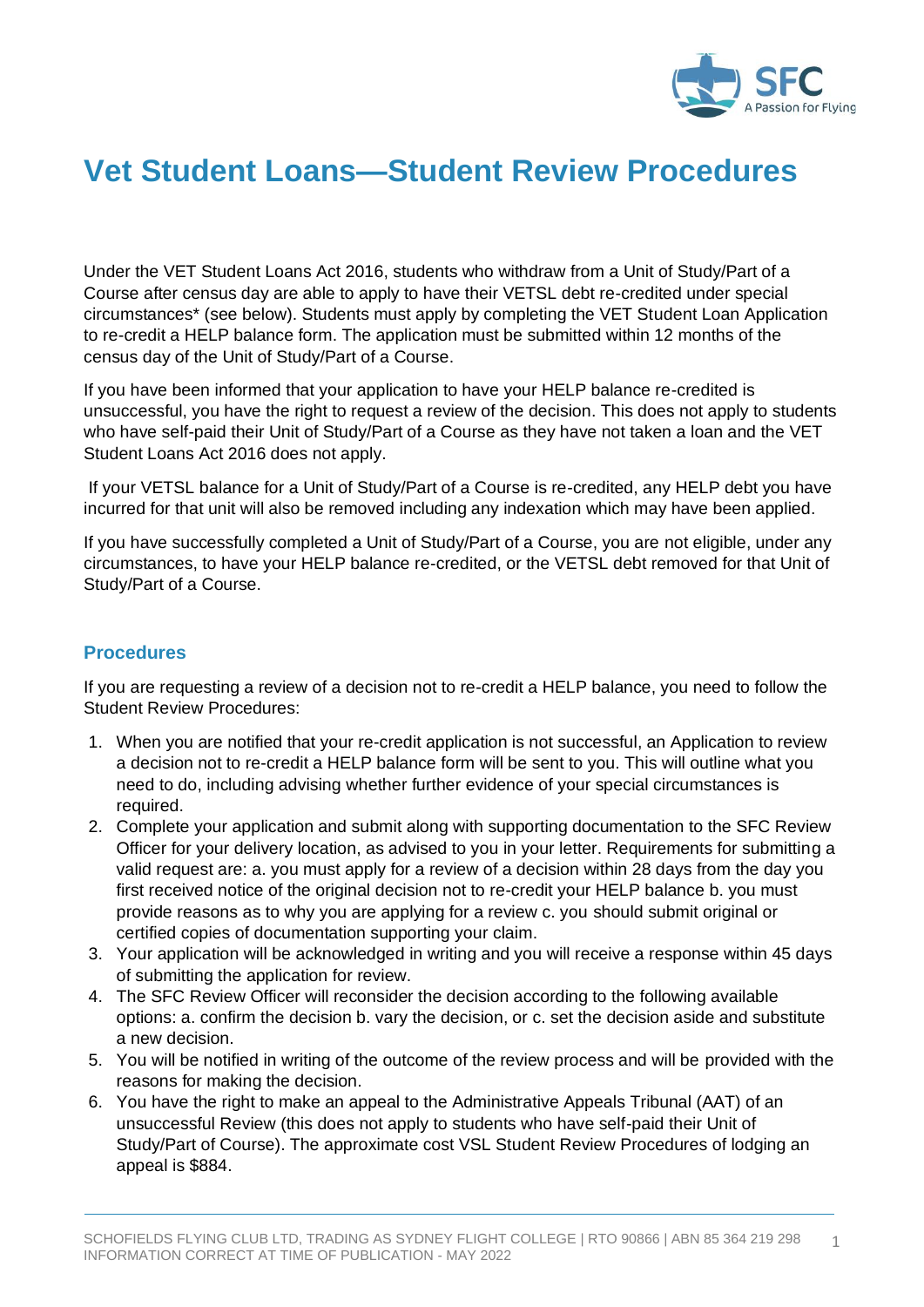

The contact details and address of the nearest AAT registry are:

### **Administrative Appeals Tribunal (AAT)**

http://www.aat.gov.au

Phone: 1800 228 333

Deputy Registrar Administrative Appeals Tribunal (AAT)

Level 6 83 Clarence Street SYDNEY NSW 2000

Postal address: GPO Box 9955 Sydney NSW 2001

In relation to consideration of appeals by the AAT, SFC will:

- 1. Provide to the Commonwealth government, within 5 business days of being requested, copies of all the documents it holds that are relevant to your appeal.
- 2. Keep any originals and copies of the documents relevant to your appeal in accordance with normal record management procedures.
- 3. Further information can be found on the StudyAssist website.

## **\* Special Circumstances**

- 1. **Beyond the student's control** Circumstances could be considered beyond the student's control if a situation occurs that a reasonable person would consider is not due to the student's action or inaction, either direct or indirect, and for which the student is not responsible. This situation would generally be expected to be unusual, uncommon or abnormal. and
- 2. **Do not make full impact until on or after the census day** Circumstances could be considered not to make their full impact on the student until on or after the census day for the course or the part of the course if the student's circumstances occurred:
	- before the census day, but worsen after that day
	- before the census day, but the full effect or magnitude does not become apparent until after that day; or
	- on or after the census day and
- 3. **Impracticable for the student to complete the requirements for the course, or the part of the course during the student's enrolment** - Circumstances that make it impracticable for the student to complete the requirements for their course of part of the course may include:
	- medical circumstances, for example, where a student's medical condition has changed to such an extent that he or she is unable to continue studying.
	- family/student circumstances, for example, death or severe medical problems within a family, or unforeseen family financial difficulties, so that it is unreasonable to expect a student to continue studies.